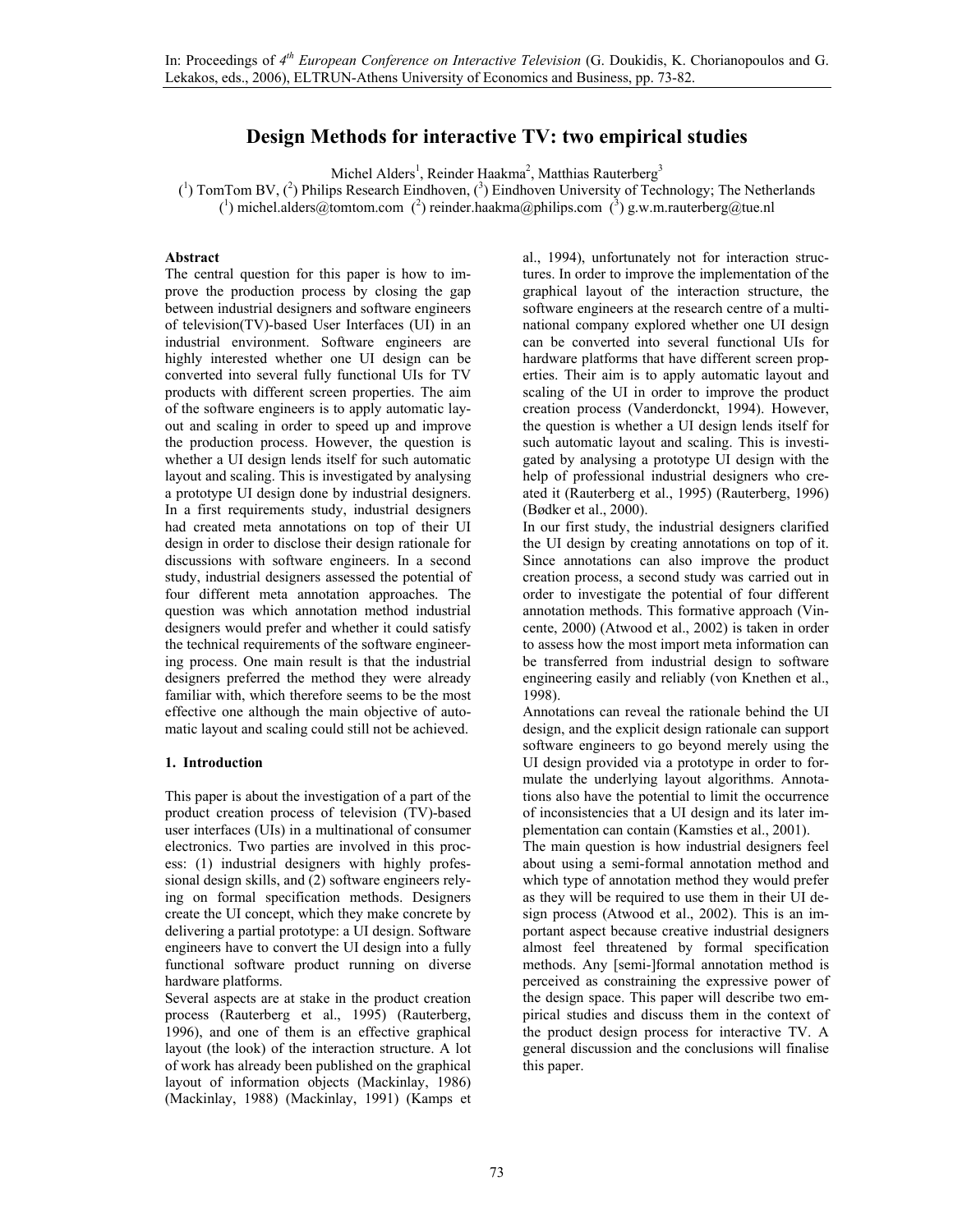

**Figure 1:** Screenshots of the UI design used in this study, showing the main menu (left) and an example of a list widget (right).

### **2. Study 1: Analysis of a UI Design**

In our first study the layout of a prototype UI design is analysed in order to check whether software engineers can convert it into several fully functional UIs for products with different screen properties.

The software engineers aim for automatic layout and scaling in order to improve the product creation process and bridge the gap between software and design. Ideally, software engineers use one UI design and convert that into one fully functional UI that can run on different products with different screen properties. Such UIs should meet different requirements resulting from diversity issues. There is diversity between products as a result of different screen properties, for example, PAL versus NTSC, 4:3 versus 16:9, dual screen and iPronto. Also within the layout of a single UI diversity can occur. Menu labels for instances, consist of a label background and a text string that is positioned on top of it. The text string should never exceed the length of its background, but can itself become longer due to a translation or because a file name is exceptionally long (e.g. DVD file names). Automatically scaling the label background and adjusting the layout accordingly could deal with such diversity.

The question is to what extent a current UI design is able to take diversity issues into account in order to support automatic layout and scaling. Furthermore, the aim of this study is to reveal the implicit guiding principles designers use in their work (Kurosu et al., 1995) (Tractinsky, 1997) (Karvonen, 2000).

#### *2.1 Approach*

Starting point of this study was a particular UI design (given as a partial prototype) for interactive TV that has been developed with Macromedia Director. This UI design is a typical TV-UI because similar UIs can be found in many current TV products (see Fig. 1). The UI design shows in full detail only a selection of all possible widgets, i.e. the

menu (see Fig. 1; left) and a list widget (see Fig. 1; right). The functions have fictitious names (e.g. Item 1 stands for 'Picture', Item 2 stands for 'Sound', etc). A series of interview sessions was conducted with two experienced industrial designers. During seven sessions of about four hours each, they were asked about the rationale behind position and size of the UI elements and about the implicit guidelines they use. After each session, the designers incorporated their clarifications in Director as additional information layers on top of the UI design. This annotation method is from now on called the Director method.

#### *2.2 Results*

The designers have told that all the graphical elements in the UI design are positioned and sized in absolute, and not in relative terms.

Regarding the length of text strings the designers pointed out that they would never allow the label background to adjust its size automatically to the size of the text string. If the length of the string is known at design time (e.g. menu labels), they rather adjust the size of the label background to the longest string and use that length of the label background throughout the UI design. Abbreviations can also be used to fit a (translated) string properly on a label background. Text strings that are not known at design time (e.g. DVD file names) do not occur in current TV UIs. Designers explained that if such strings would occur, they would make use of abbreviations or the next line (as in text documents).

The most important guidelines for designers stem from typographical rules such as readability. Another important guide for their work is a company internal UI standard. However, this standard focuses on the user interaction. Little guidelines are provided about the look or layout.

The end result of the seven meetings with the designers was an annotated UI design. The designers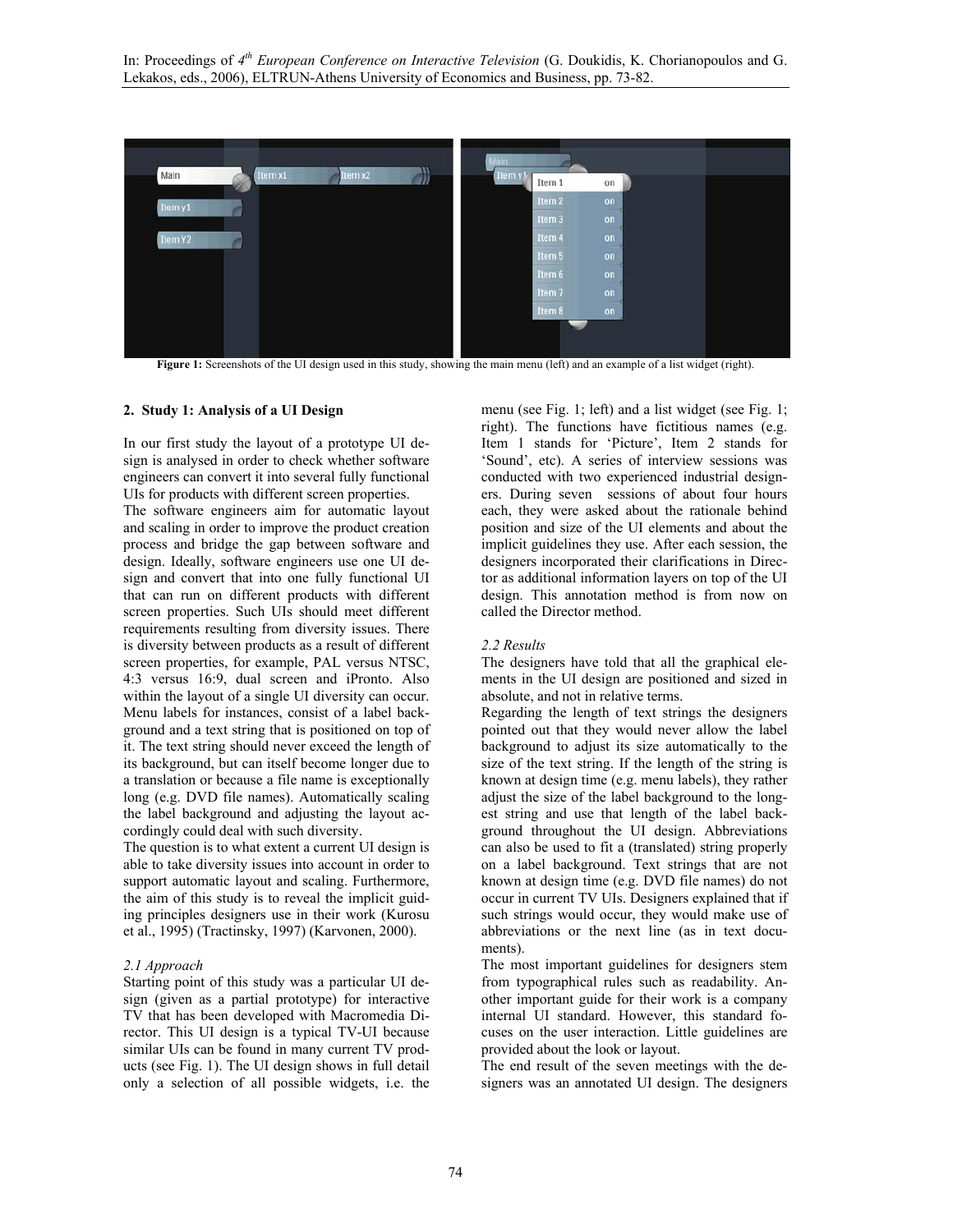created six additional information layers on top of their original UI design. The six annotation layers, partly shown in Fig. 2, Fig. 3 and Fig. 4, consist of:

- *Elements*: name tags for the UI elements.
- *Safe area*: indication of an area inside the screen borders of 50 pixels, where important UI information can be placed in order to be properly perceptible.
- *Menu layout grid:* guides for aligning (animating) UI elements (see Fig. 2, left).
- *Widget layout grid*: placement of the elements a widget consists of (see Fig. 2; right).
- *Widget grid*: alignment within the widget, animation path included (see Fig. 3).
- *Dimensions*: detailed alignment of a UI element (e.g. a label), animation path included (see Fig. 4).

# *2.3 Discussion*

In order to support automatic layout and scaling for different screen properties, the UI elements need to be positioned and sized in relative terms (Marriott et al., 2002). However, in current practise, designers position and size UI elements only in absolute terms. Label backgrounds are also not positioned and sized relatively. Therefore the resulting UI design cannot be converted into a reusable UI for different screen properties. In this study, the industrial designers used an annotation method (the above called Director method) in order to clarify the UI design and shed light on their design rationale. This Director method shows that the designers mainly use grids and guides in order to position UI elements on the screen. Grids and guides can act as a constraint. It enables software engineers to formulate layout algorithms that are consistent throughout the UI. For instance, the detailed internal grid (see Fig. 4) is used to position a text string on a label background consistently. As such, a group is created (a label). The constraints of such a group ensure that it can easily be reused in several places within the UI and therefore supports consistency. Typically, inconsistencies arise due to several people working on the same project (Rauterberg et al., 1995) (Kamsties et al., 2001). The Director method does not take into account different screen properties. Therefore this method is incomplete in that it is not specified how the grids and guides should be repositioned when the screen properties change. In our second study the Director method will be compared with three other annotation methods.



Figure 2: Screenshots of the menu layout grid (left) and the widget layout grid (right).



**Figure 3:** Screenshot of the widget grid.

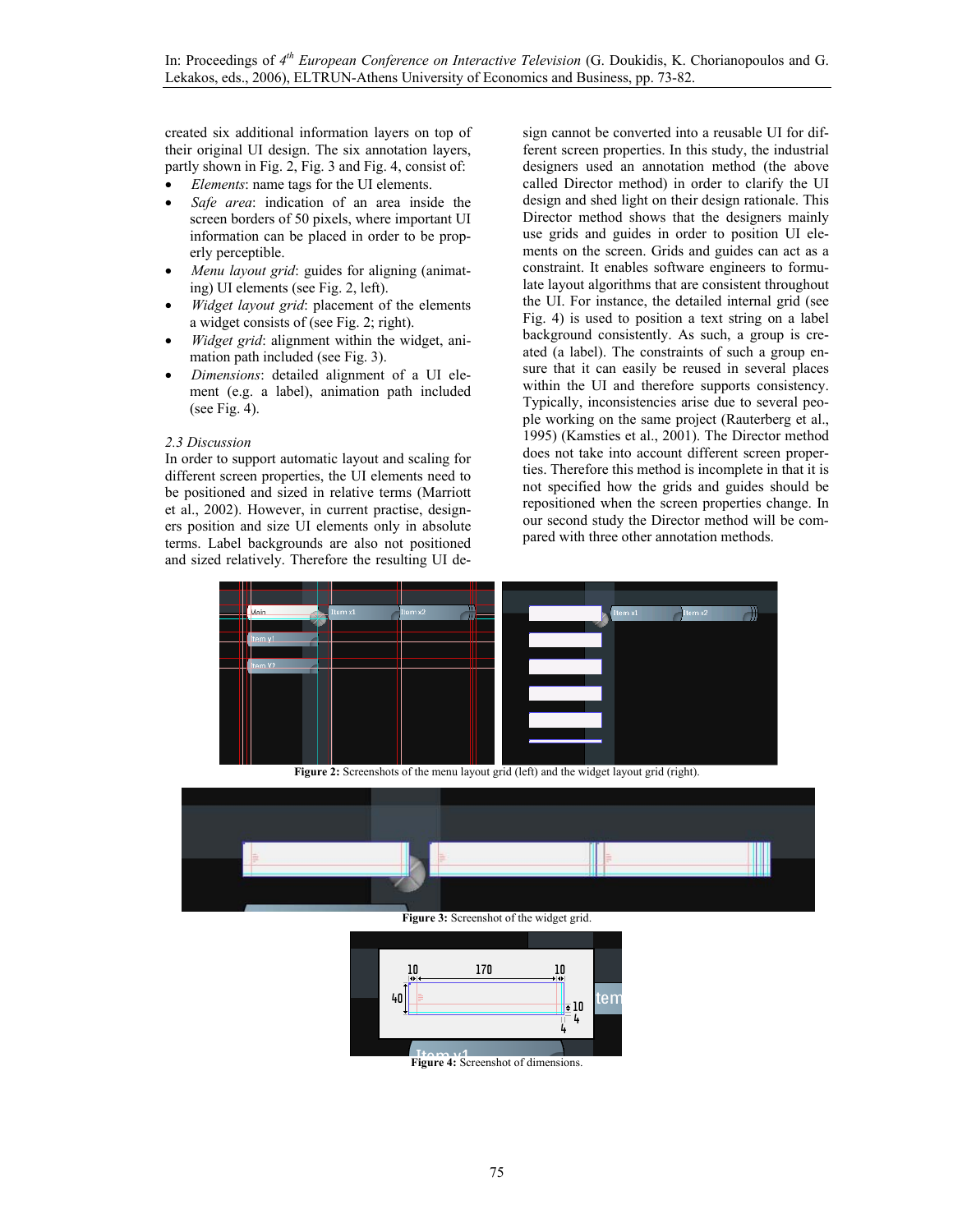

**Figure 5:** Evaluation of current implementation and the need for formal additional information (N=5). Arrows designate which answers differed significantly in a post-hoc comparison (Scheffé).

### **3. Study 2: Four Different Annotation Methods**

At the outset of our second study into annotation methods for UI design, a short questionnaire amongst five industrial designers was performed (5 point rating scale: 0='negative' to 4='positive'). It revealed that using formal information additional to the interactive prototype (i.e. an annotation method for UI design) could be helpful (see Fig. 5). A MANOVA (repeated measure; SPSS version 11.0 for Windows) showed that the 3 questions differed significantly ( $F=34.57$ ,  $df=1$ ,  $p=0.004$ ). Also, a post-hoc comparison was performed in order to determine which answers differed significantly (indicated by arrows, see Fig. 5). These promising results motivated us to investigate the possibility of introducing an annotation method in the UI production process further on.

In order to assess the advantages and disadvantages of the Director method described in our first study, it is compared with three other annotation methods. The aim of the assessment study is to identify how designers feel about producing the proposed annotation methods, because they should provide such information in the product creation process. Further, it should become clear which annotation method they would prefer.

Annotations shed light on the implicit design rationale and can therefore limit the occurrence of misinterpretations and possible inconsistencies. Inconsistencies can arise due to several people (designers as well as software engineers) working on the same project (Rauterberg et al., 1995). Ideally, a standard annotation method comes forward that points out rules and constraints about position and size of the UI elements in order to support software engineers to formulate the underlying layout algorithms, also with respect to different screen properties.

### *3.1 Approach*

The four alternative annotation methods that are compared in this study are called the (1) 'Spreadsheet' method, (2) the 'Screenshot' method, (3) the 'Director' method and (4) the 'Construction Tool' method. Only the Director method (3) is produced by designers themselves. All the three other methods are introduced for the purpose of this second study. In general the four annotation methods are comparable in that designers should be able to use them with widely available high-level tools (e.g., Excel, Drawing tools, etc). All annotation methods aim to minimize the occurrence of inconsistencies. The annotation methods differ with respect to the extent that the design rationale can be expressed in order to support software engineers. Also to what extent automatic layout and scaling is supported

differentiates the four annotation methods. Below the four annotation methods are outlined.

**The 'Spreadsheet' method**: This form of annotation is created in Excel and consists of an enumeration of all the UI elements ('Object') that occur in the UI design and their width (pixels), height (pixels), colour and transparency. Table 1 shows a part of such an annotation table.

This Spreadsheet annotation solely provides information about the UI elements in absolute terms as they occur in the UI design. Therefore, the information is incomplete in that it is not specified what should happen with the size and position of the elements if the properties of the screen change. Furthermore, it does not provide rules or constraints such as the maximum length of a text string. Therefore, this method is less appropriate to express explicitly the design rationale than any other method.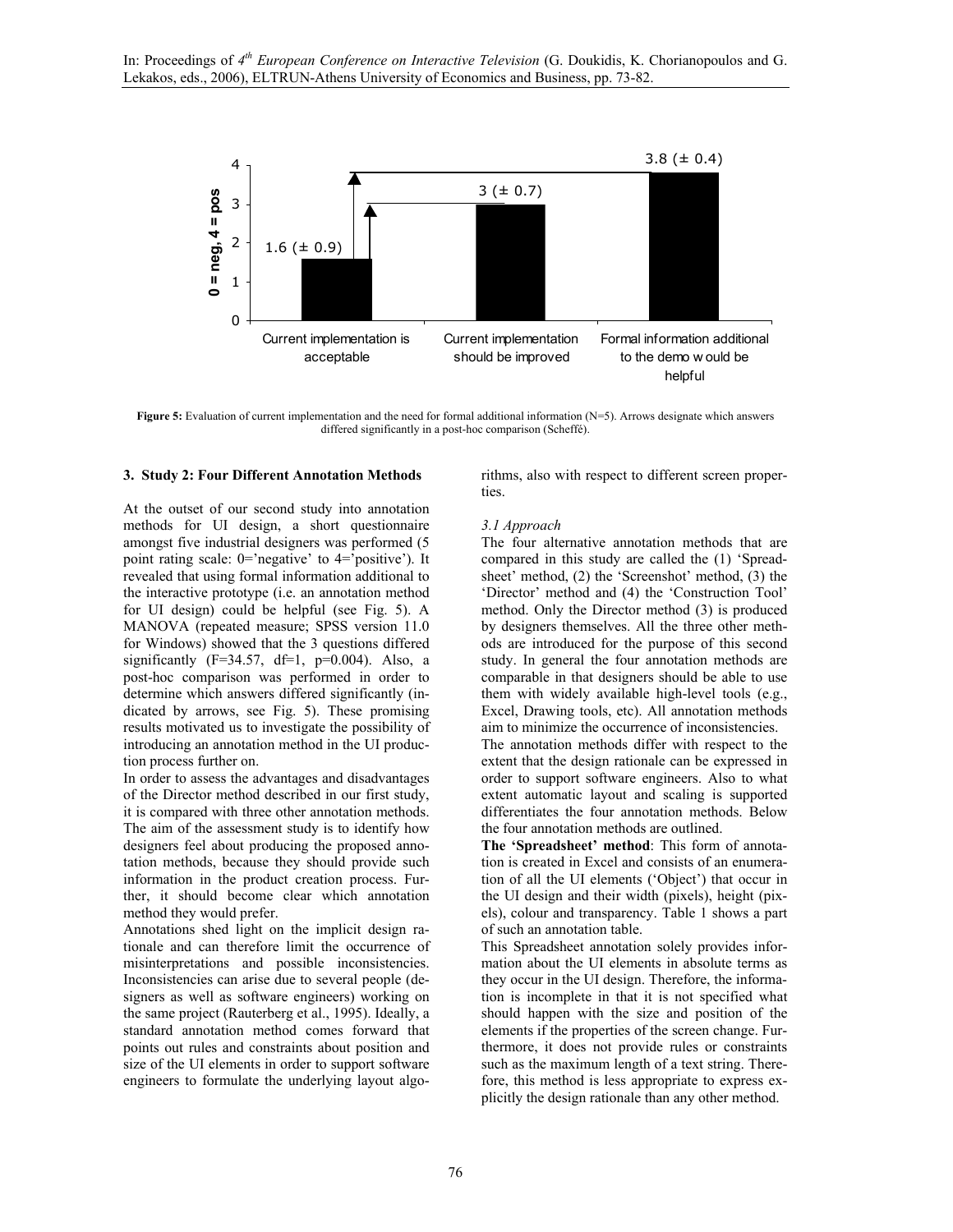| Obiect                     | Width | Height | Colour       | <b>Transparency</b> |
|----------------------------|-------|--------|--------------|---------------------|
| Vertical menu background   |       | 480    | <b>Black</b> | $0\%$               |
| Vertical menu background 2 | 70    | 480    | Black        | 50%                 |
| Horizontal menu background | 720   | 60     | <b>Black</b> | 50%                 |

**Table 1**: Example of the Spreadsheet method. Described is the make up of the background bars as they occur in the UI design.

**The 'Screenshot' method**: The Screenshot method consists of a set of screenshots that are annotated by making notes on top of it (with a simple drawing tool) (Keränen et al., 2000). The position, size and transparencies of the UI elements are explained. In order to explain position and size of UI elements as many screenshots can be annotated as needed. Furthermore, UI elements are described apart from their context as is shown in Fig. 6.



rule: the maximum length of a text string and its label background.

Typically, an explanation consists of a written comment that refers to the UI elements in question by making use of arrows and the like. For example Fig. 7, regarding the selection of a horizontal menu item (here 'Item x1'), three rules are stated that apply to ALL horizontal menu items. This method also contained one example regarding different screen properties. It states what happens with horizontal menu items when the horizontal screen space is limited. This method is able to express the design rationale easily by specifying rules and constraints in textual form. It provides only limited information about what should happen when the properties of the screen change. In practise though, it depends on the user (the writer) of this method how much rules and constraints are going to be specified.

**The 'Director' method:** The Director method is described in detail in the results of our first study (see chapter 2.1 above). It specifies constraints in the form of grids and guides in order to express the design rationale. However, the information is incomplete in that it is not specified how the grids and guides should be repositioned when the screen properties change.



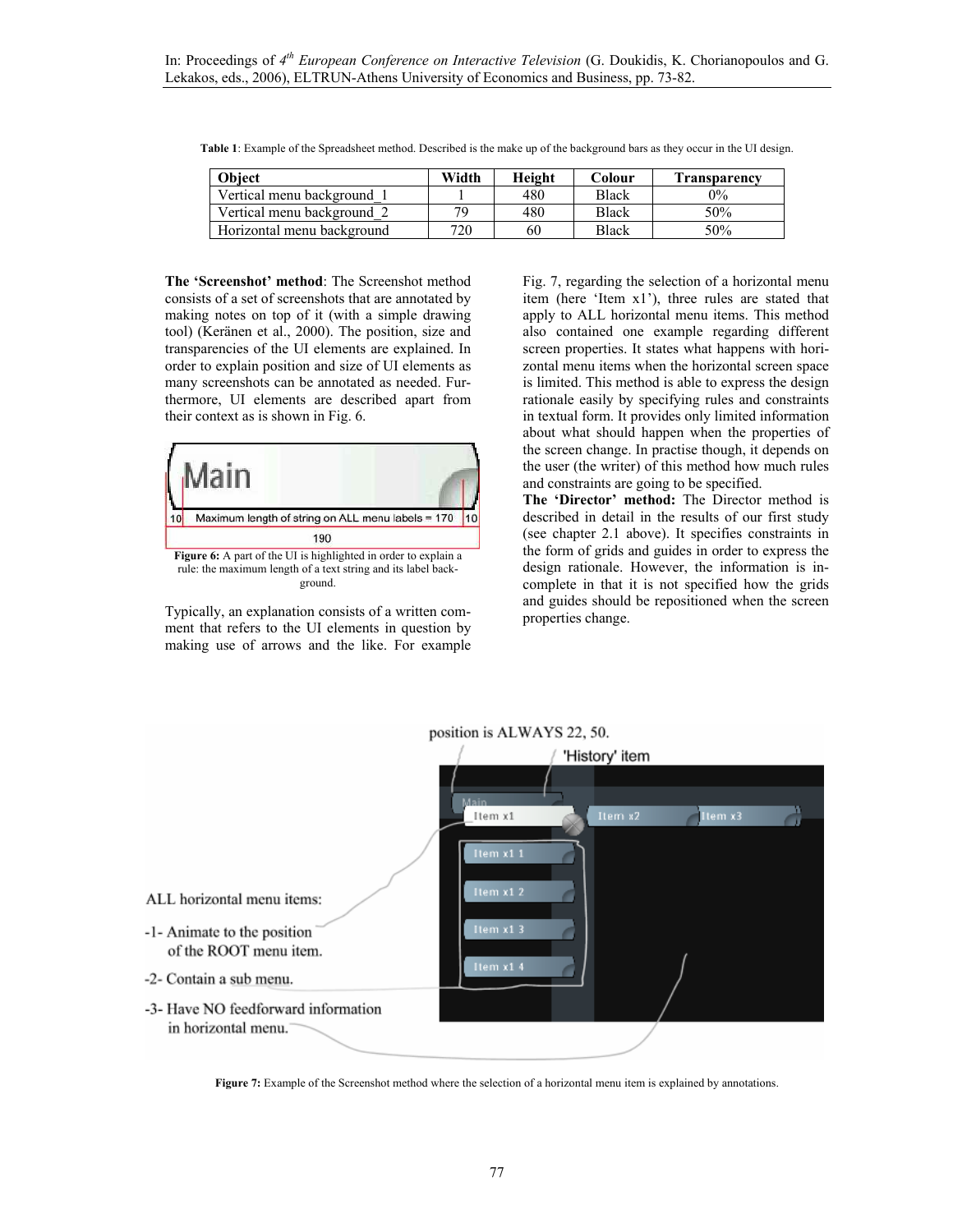

**Figure 8**: Two examples of the Construction Tool method (see text above).



#### $\blacksquare$ usefulness  $\Box$ sufficient means

**Figure 9:** Mean of the 2 statements that discriminated significantly between the four different forms of UI design annotation (N=5; standard deviations between brackets). Arrows designate which items differed significantly in a post-hoc comparison (Scheffé).

**The 'Construction Tool' method:** The Construction Tool method consists of a rudimentary reproduction of the UI design (made in a freeware SVG drawing program) (Marriott et al., 2002). This reproduction is then annotated with a fixed set of symbols in order to position and size the UI elements (Lok et al., 2001). The symbols can have two colours in order to indicate what their size and position is with respect to fixed screen properties or different screen properties. Fig. 8 shows two examples: how the horizontal and vertical background are positioned and sized (left), and the build up of a vertical menu (right). The annotation is built up using layers that can be (de-)activated in order to show several aspects of the redrawn UI design and their annotations separately. As much layers can be used as needed. UI elements can also be described apart from their context (e.g. labels). This method explains the layout for fixed and different screen

properties. Therefore, of all annotation methods, it is most explicit in expressing the design rationale (Bødker et al., 2000) (Moran et al., 1995).

#### *3.2 Experimental setup*

Five professional industrial designers highly experienced with interface/interaction applications, who are all closely associated with creating TVbased UI designs, assessed the potential of the four methods of UI design annotations. One designer cooperated already in the first study as well.

After the UI design, the four different forms of annotation methods were presented in the following fixed order: (1) 'Spreadsheet', (2) 'Screenshot', (3) 'Director' and (4) 'Construction Tool'. Each method was discussed for a couple of minutes and evaluated by means of a questionnaire before the next method was introduced.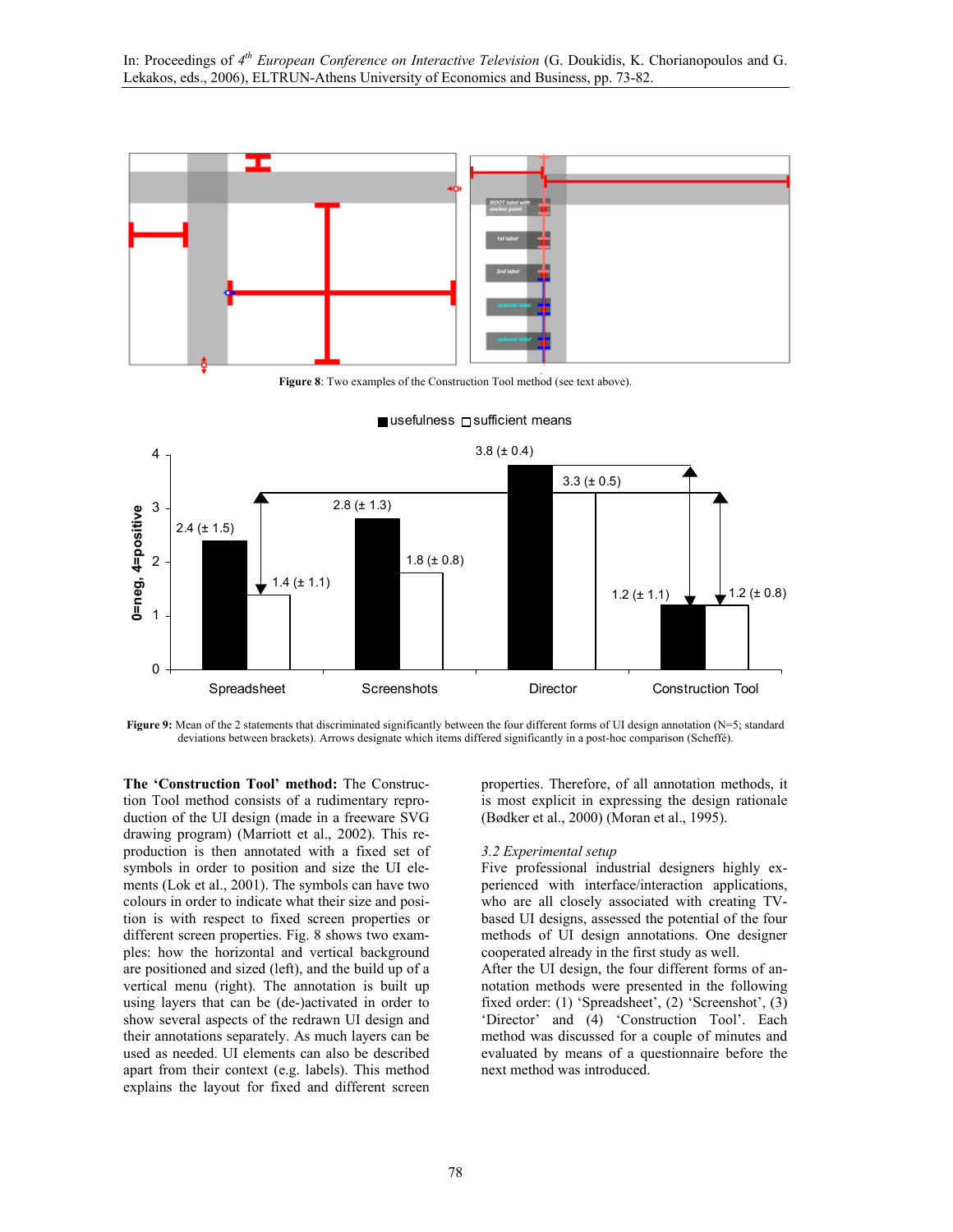The evaluation questionnaire (5-point rating scale going from 0='negative' to 4='positive') was identical for all four annotations and asked: "If you, as a designer, would have to produce the <*name of one of the four annotation methods*> example and others would have to use it, how would you rate this with respect to the following..." continued by 12 statements: (1) usefulness (see Fig. 9), (2) easy to produce, (3) added value, (4) applicable, (5) efficient means, (6) effective means, (7) can be produced by me, (8) will be produced by me, (9) improves implementation, (10) reliable, (11) necessary means, (12) sufficient means (see Fig. 9).

After the four evaluations, the designers were asked to make an additional overall summative rating regarding the four annotation methods on a 10 point scale (1='very bad' and 10='excellent'). Next to each question was the option to write free comments.

### *3.3 Results*

To collect qualitative data and to assess the baseline attitude of our interaction designers, we asked how important it is to provide formal additional information to the UI demo design prototypes as input for the software engineering process. They commented the following:

"Starting with design, it would be useful to be able to combine visualization and description and to link that to the software development (version management, application development and so forth…)."

"A formalized version of the design rationale is needed. Detailed visual info can be added to support visualizations."

"Help software engineering to better understand the implementation of UI elements (e.g. slider with annotated info on timing, speed, number of steps)." "The less ambiguity, the better."

"Some things can be better explained with words, tables, matrixes."

After the four methods were presented, the designers remarked that all the methods more or less suffer from the fact that they are time consuming and prone to errors or misinterpretation. Per method the designers have given the following feedback.

*Spreadsheet method*: The spreadsheet method is very difficult to produce and to read. The information is distributed too much and misses visual links to the original design. Despite its details, it cannot describe all the diversity of a design and lacks general rules. As a checking tool it can be helpful, but the content should be updated automatically.

*Screenshot method*: The screenshot method feels familiar to the designers because visual material is reused. They opt for a template though. They indicate that the design rationale can be expressed which makes it easier to deduce commonalities. However, this method will produce a lot of paper and it doesn't force the user to be complete.

*Director method:* The director method is very complete and can focus on points that need attention. However, it also contains too much different types of information at the same time. It isn't layered well enough ('onion skins') in order to make it usable on several levels. It's questionable whether engineers can benefit. It doesn't show the design rationale because it tackles instances. This method needs to be automated. A toolbox containing the design elements would be helpful.

*Construction tool method:* This method is very complex (more complex than necessary) and mentally demanding (difficult to learn). This method provides poor information because it is not clear which symbol belongs to which object. It also contains information that is too obvious. They think that it isn't directly related to their deliverables. It might be useful for engineers though.

In their comments designers frequently expressed doubts about the annotation methods because creating them takes extra time and they are prone to errors. Both indicators ('time to use' and 'prone to error') were not able to discriminate significantly between the four annotation methods. However, on the average, per annotation method, almost half of the designers (45% out of a total of N=20 data points, 4 methods \* 5 designers) reported the 'time' problem at least once. The same (45% out of a total of N=20) holds for their concerns about 'errors'.

Two of the 12 rating statements of our evaluation questionnaire discriminate significantly between the four annotation methods: 'usefulness' (F=4.28, df=3,  $p=0.021$ ) and 'sufficient means'  $(F=5.94)$ , df=3, p=0.006). In addition, an ANOVA was performed using Scheffé post-hoc comparisons, in order to discover which ratings differed significantly. Fig. 9 shows the mean (and standard deviation) of these two significant ratings. A discriminant analysis using only these two items revealed that 70% of original grouped cases per method were correctly classified. The overall summative rating afterwards, did not reach significance among methods.

# *3.4 Discussion*

At begin of our empirical investigations, industrial designers expressed great interest in having formal information additional to the UI design (Fig. 5). This additional information could be in the form of annotations, which the Director method is useful and sufficient at delivering. The fact that the Director method, which was developed by designers (see our study 1 above), is most preferred confirms that user involvement is recommendable (Rauterberg et al., 1992). The Director method is able to limit the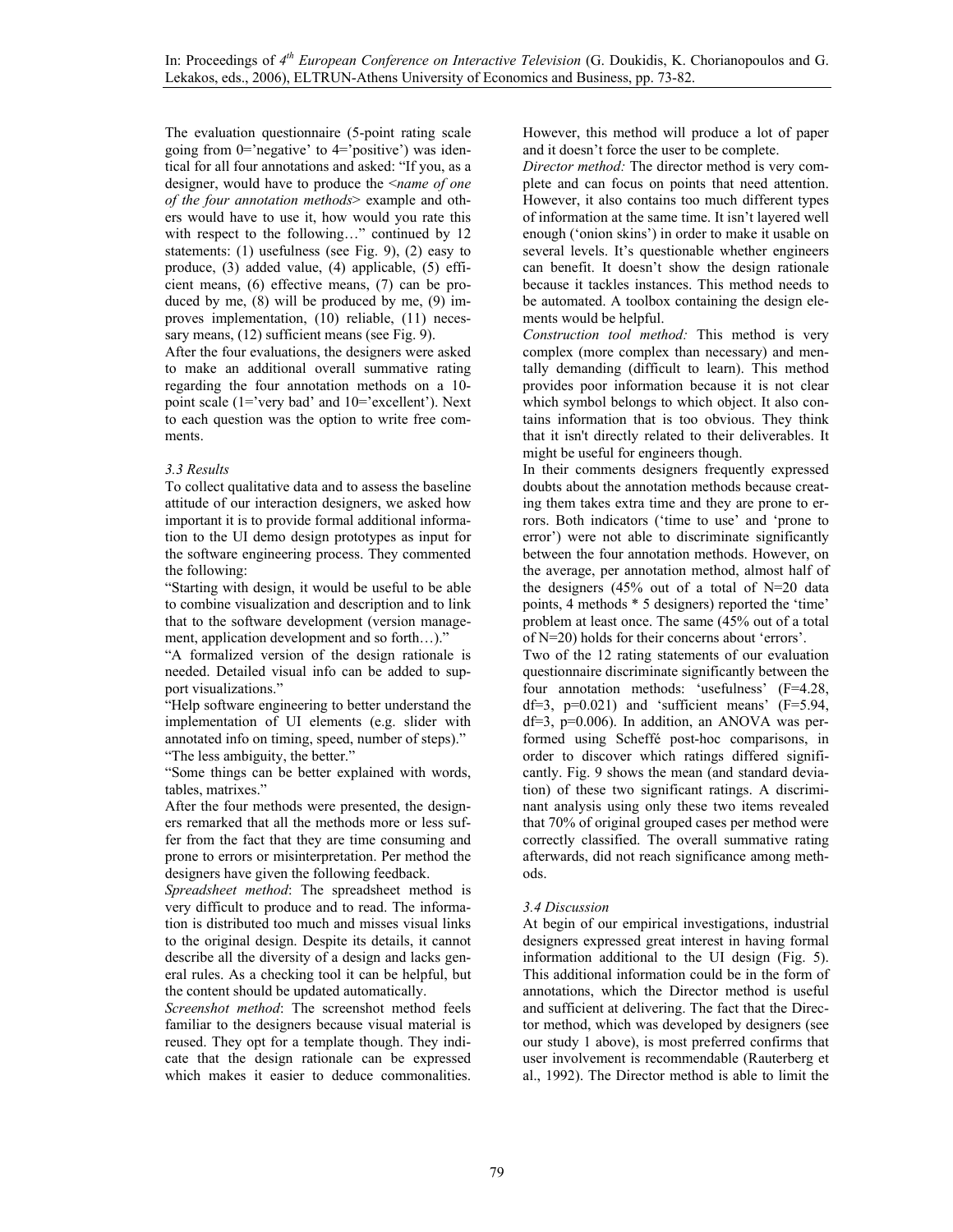occurrence of inconsistencies and provides information about the design rationale.

However, the design rationale can possibly be expressed more explicitly by means of an additional text document (or audio remarks), especially when deviations to earlier designs need to be justified. Since designers do make use of incremental design, incorporating such additional text documents or audio remarks, might improve the Director method (Mackinlay, 1988) (Mackay et al., 1995). Another drawback of the Director method is that it does not take different screen properties into account.

The Construction Tool method, potentially the most powerful method with respect to different screen properties, is rated surprisingly worst. However, from our first study it became clear that designers so far do not consider different screen properties within their UI design. Our second study confirms that designers only deal with different screen properties by creating a *new* UI design when the properties of the target screen differ. It has to be said though, that the Construction Tool method is difficult to apply, especially with respect to different screen properties. Further, like the Director method, the design rationale is explained mainly by means of additional symbols.

The Spreadsheet method lacks a direct link with the UI design and is a numerical and textual, rather than a graphical method. Since industrial designers are mainly visually orientated, this method does not go along well with the way they act and think. Furthermore, the design rationale cannot be expressed explicitly with this method and therefore it mainly supports consistency as required by the software engineers.

Finally, the Screenshot method, rated second best by the designers, only provides a loose specification regarding the way annotations should be produced. Therefore, it is up to designers to underline the aspects of the UI design that they think are important. Designers probably appreciate the method because it is easy to use (less formal than the other methods) and visually oriented. Besides, the design rationale can be expressed in words as well.

Whether the Director method should be introduced as a standard in the product creation process remains to be seen. The doubts designers expressed about the annotation methods need to be considered as well. Creating written annotations with the Director method takes considerable extra time. Future research has to prove whether audio annotations could overcome this limitation (see e.g. Mackay et al. 1995). However, the time spends on annotations might payoff in the total production process if software engineers can implement the UI more effectively. The possible errors the annotations can contain are not so problematic because software engineers can make use of the UI design in form of the interactive prototype as well. The chance that a UI prototype as well as its annotations contains the same error is quite unlikely.

Producing the annotations turned out to be more difficult than expected, especially when different screen properties need to be incorporated. At present, it seems too early to take different screen properties into account within only one UI design.

# **4. General Discussion**

Two studies are performed in order to bridge the gap between interaction designers of TV-based UI design and software engineers who need to convert this UI design into a complete functional UI. In the first study, it was investigated whether a UI design lends itself for automatic layout and scaling. It turned out that current UI designs can not support automatic layout and scaling because UI elements are not positioned and sized in relative, but in absolute terms. Therefore, software engineers cannot use one UI design in order to convert that into a UI for several products with different screen properties. Nearly every TV product still needs its own UI design and implementation process.

The second study focussed on the clarification of the UI design itself. In our first study the designers had made use of annotations on top of the UI design in order to clarify their design (called Director method). In our second study, the Director method was evaluated by comparing it with three other annotation methods.

The Director method developed by the industrial designers themselves was most preferred, which confirms that involving the user (e.g. designers) is the right approach (Rauterberg et al., 1995). With the Director method a UI design is annotated mainly by producing layout grids and guides around the UI elements in order to shed light on the design rationale. The design rationale can be of use to reduce the occurrence of inconsistencies in the UI design and its implementation. However, the Director method does not take different screen properties into account, unlike the Construction Tool method. This Construction Tool method was the most explicit method regarding different screen properties. However, designers least appreciated it. Therefore, this second study also seems to confirm that fully automatic layout and scaling is yet a bridge too far and needs further research.

Motivated by this investigation, our industrial designers are currently exploring methods to write down the design rationale in order to explain the reasoning behind design decisions. Such a design rational should especially clarify the deviations from earlier UI designs because a UI design is typically based upon earlier versions (incremental design) (Rauterberg, 1996). Therefore, the Director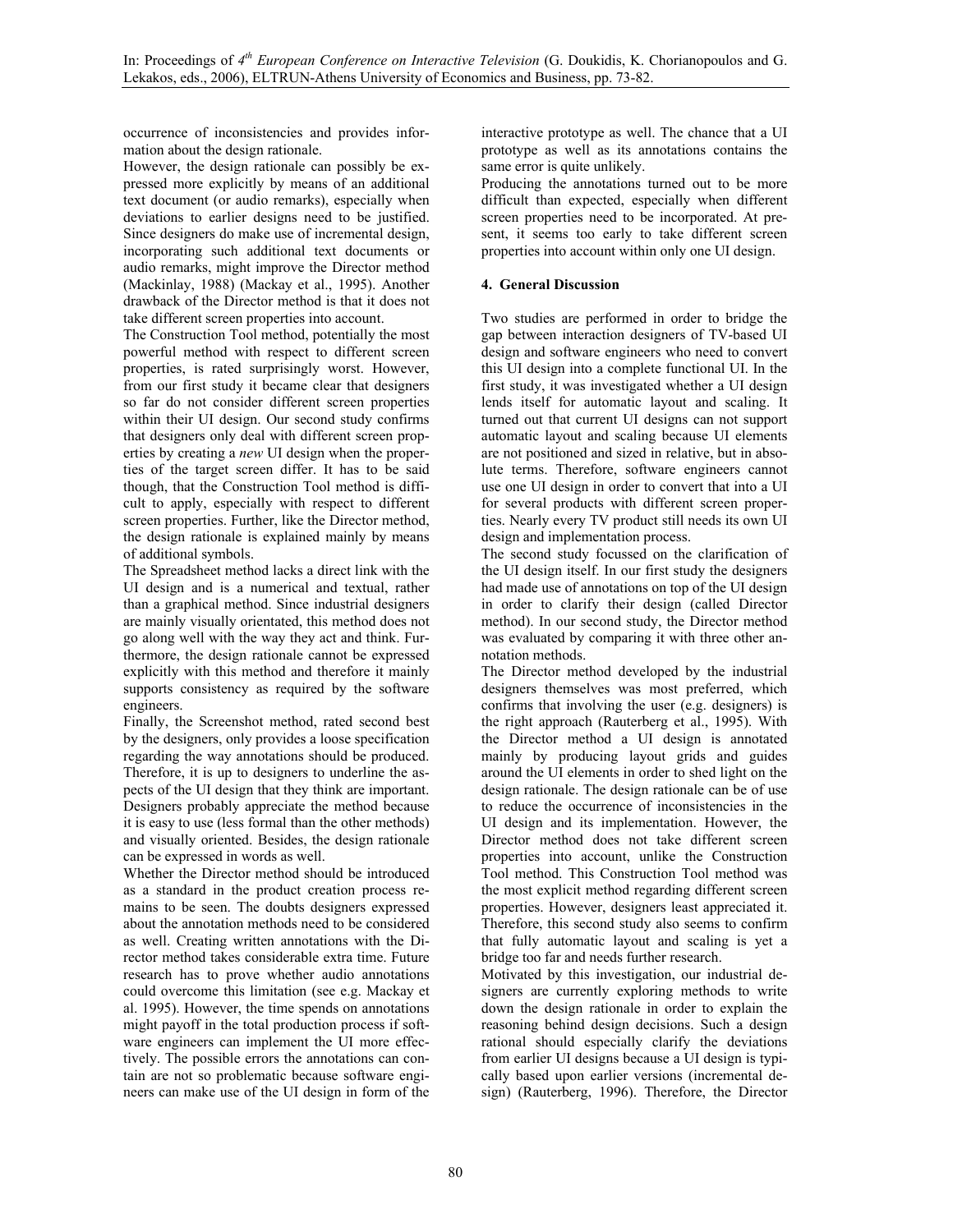method might need to be extended in order to clarify such aspects as well. The Director method is not easy to produce, takes considerable time to create, and is by no means complete. Therefore, alternative methods to express the design rationale more easily should be explored (Caroll, 1995) (Bødker et al., 2000). There is some evidence that design and software implementation should remain separate because the creative expertise of interaction designers – creating appealing UIs – can have a positive effect on usability (Kurosu et al., 1995) (Tractinsky, 1997) (Karvonen, 2000) and therefore should not be too constrained by engineering requirements.

When the design and engineering disciplines remain separated, the product creation process can be improved if the understanding of each other's work processes could be increased. For instance, the awareness of software engineers can be increased when the design rationale is explained properly (Moran et al., 1995). Also, designers can be involved more in the product creation process, by showing them intermediate visual results of the implementation. Future improvements of the product creation process should therefore make both disciplines more aware of each other's work work (Rauterberg et al., 1992) (Rauterberg et al., 1995) (Rauterberg, 1996).

# **5. Conclusions**

Within the domain of UI design, research in design support has generally followed different approaches. Our study focuses on uncovering and recording the rationale used to arrive at different UI designs (Moran et al., 1995). The Director Method concentrates on providing a shared UI for expressing designs and reflecting upon how these UIs are used by industrial designers as input for software engineers. Our aim is to draw from the experiences of both these groups. The intent of UI design rationale is documentation of the sequence of decisions made in realising a design.

In our multinational company, the current television-based UI designs do not support automatic layout and scaling. UI designers specify position and size of UI elements in absolute terms. With relative position and size, software engineers, who need to convert the UI design into a fully functional UI, could have been enabled to use one UI design and convert that into several fully functional UIs for products with different screen properties.

In our first study, designers explained the rationale behind the UI design by creating annotations on top of it. In our second study, the potential of this annotation method was assessed by comparing it with three other annotation methods. Designers preferred the annotation method created in the first study. However, this annotation method does not support software engineers to use automatic layout and scaling. An annotation method that does support automatic layout and scaling was rated worst by designers. Therefore, it can be concluded that it is yet too early to apply automatic layout and scaling in the product creation process.

The most preferred Director method has other drawbacks as well. For instance, designers make use of incremental design and the Director method is not able to specify the changes and deviations from earlier UI designs. This most preferred annotation method also takes a considerable time to produce an interactive prototype as well. Therefore, in the future, more appealing and easy to use annotation methods should be considered (Vincente, 2000).

# **Acknowledgments**

We would like to acknowledge the participation of the industrial designers from Philips Design, as well as the valuable input from Kees van Overveld, TU Eindhoven.

# **References**

Atwood M.E., McCain K.W. & Williams J.C. (2002). How does the design community think about design? *Proceedings of the ACM Conference on Designing Interactive Systems DIS'02,* pp. 125- 132. ACM Press.

Bødker S., Graves Petersen M. & Nielsen C. (2000). Creativity, cooperation and interactive design. *Proceedings of ACM Conference on Designing Interactive Systems: processes, practices, methods, and techniques DIS'00*, pp. 252-261. ACM Press.

Carroll J.M. (1995). *Scenario-based design: envisioning work and technology in system development*. New York: John Wiley & Sons.

Kamps T. & Reichenberger K. (1994). Automatic layout based on formal semantics. *Proceedings of ACM Workshop on Advanced Visual Interfaces*, pp. 231-233. ACM Press.

Kamsties E., von Knethen A., Philipps J. & Schätz B. (2001). An empirical investigation of the defect detection capabilities of requirements specification languages. *Proceedings of IFIP Sixth CAiSE International Workshop on Evaluation of Modeling Methods in Systems Analysis and Design* (EMM-SAD'01).

Karvonen K. (2000). The beauty of simplicity. *Proceedings of the ACM Conference on Universal Usability. CUU'00*, pp. 85-90. ACM Press.